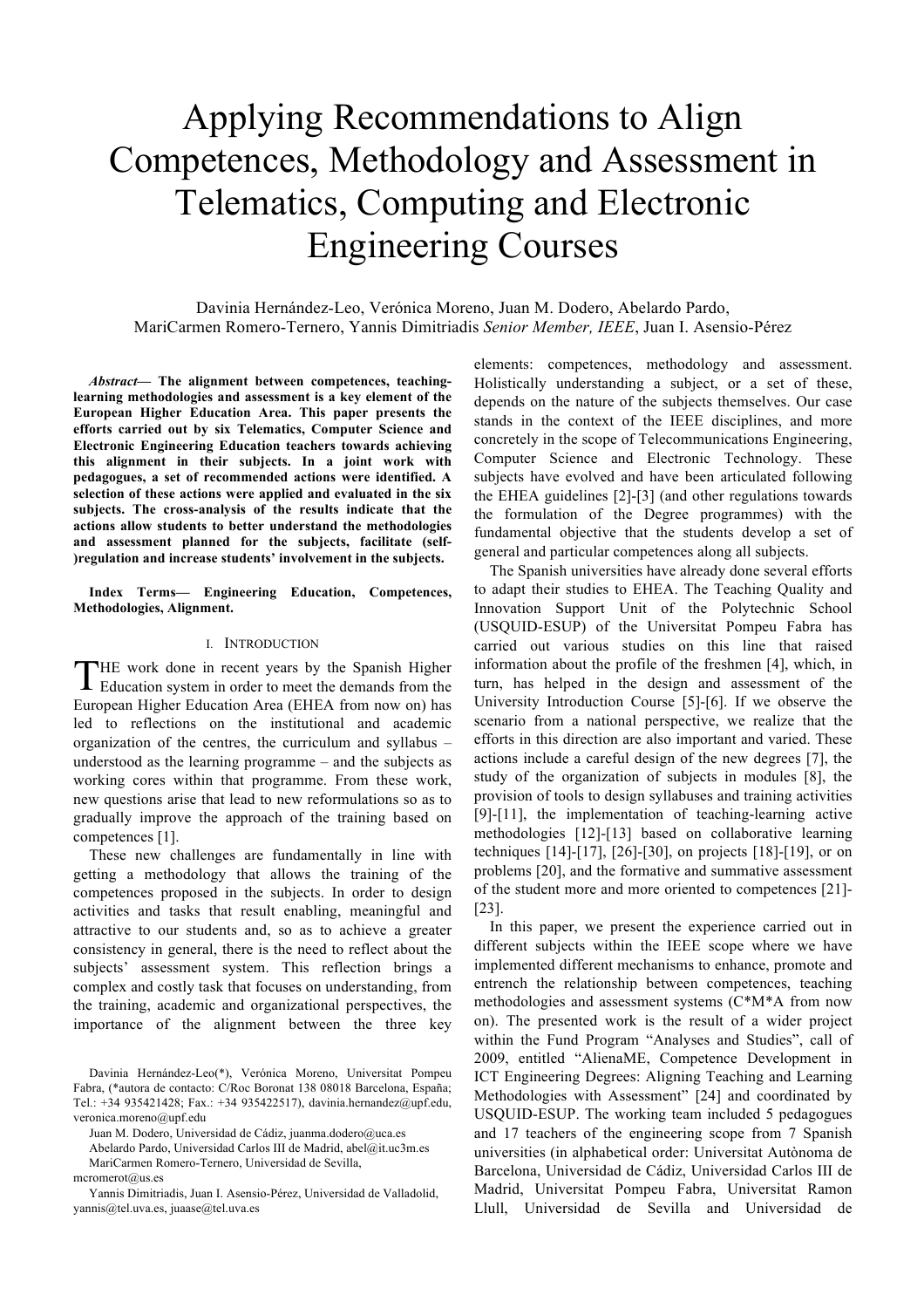Valladolid). The project's objectives were: (1) analyse the consistency of methodology and assessment with the competences to be achieved in each one of the subjects under study; (2) select those recommended actions that teachers consider optimal and feasible for its implementation in the corresponding subjects, providing a consistent and reliable process both in terms of implementation, monitoring and assessment; (3) apply such recommendations and evaluate their impact in terms of teachers' and learners' satisfaction. This work allowed the creation of 12 recommended actions of different nature and complexity [25]. In this article we present 6 cases where a selection of these recommendations has been applied during the 2009-2010 year.

The rest of the article is organized as follows. Section II explains the context and the methodology carried out in the development of this work. More concretely, we detail the recommended actions identified in the project AlineaME, the subjects where these have been applied, and the methodology used to apply them. Section III describes the development of the recommendations' implementation as well as the obtained results. Finally, section IV discusses the conclusions derived from the study.

## II. WORKING METHODOLOGY AND RECOMMENDATIONS FOR THE C\*M\*A ALIGNMENT

The study presented here is essentially organized and developed from a qualitative perspective, in combination with the detection of quantitative trends, in order to accommodate the objectives and objects of study, where the importance and influence of the context is remarkable [26].The ultimate goal of the research is to obtain the required know-how from which to establish some actionoriented guidelines. In other words, to improve the alignment processes between competences-methodologiesassessment (C\*M\*A).

As said in Latorre, Del Rincón and Arnal (2005:92) [27], this is about a study aimed at educational practices. This type of analyses are essentially designed to *contribute to solving problems or provide guidelines for the actions*, therefore the final outcomes are the decisions and recommended actions rather than contributing to the creation of knowledge or theories. The studies developed from this perspective do not have their own methodology in the sense that they are based on methodologies mostly used in empirical-analytic and constructivist guidelines. In this regard, the research is hence based on a mixed approach.

According to the definition of Van Dalen (1990) [28] we can state that this is a study of interrelationships. Specifically it is an analysis of *multiple cases* that are explored both from the descriptive and interpretative perspectives [29]. And this essentially allows a more rigorous approach to the reality of the case studies that has allowed to establish proposals both at general level, aimed at improving the C\*M\*A alignment, and at individual level, address the idiosyncrasies of each case.

## *A. Work Methodology*

The methodology followed throughout the process – including the contextual analysis, design of recommended actions, the corresponding implementation, and the assessment – was based on a feedback approach between the teachers involved, pedagogues and the project coordination.

Given the mixed approach of the research, the data collection instruments contained items of different nature. These instruments were applied with software tools to systemize the process. Fig.1 depicts a schematic graph showing the methodology followed from the initial to the final stages.

There are six basic phases. The first one focuses on the *literature search* to contextualize the starting point and to envision "where one wants to go. "The second phase *designs, validates and disseminates the first questionnaire* that reflects all the elements about "what, how, why, which and when" the involved teachers work and assess. The third phase includes the *design of the recommendations* aimed at optimizing the starting situation in terms of consistency between C\*M\*A by agreement with the involved teachers.

Afterwards, the fourth phase *applies the recommendations* to the corresponding cases, collecting evidences in terms of satisfaction and success both from the faculty and students. The fifth phase focuses on the *evaluation of the recommendations' implementation*: data collection, analysis of results and conclusion drawing. Finally, the *production and dissemination of the report* allows the analysis of each subject context and leads to a reflection on the possible improvement in order to optimize the starting situation.



Fig. 1. Work Methodology

In the evaluation phase, apart from analysing the results for each case, we have done an overall assessment of the actions that have been common to more than one case. This crossed analysis has allowed us to obtain a contrasted view of the recommendations' effects.

#### *B. Recommendations*

The design of the recommendations arises from a process that begins with the collection of information about the key features of the subjects – competences, methodology, assessment system, etc. –in order to diagnose possible weaknesses (as well as strengths). As of this analysis, the approach of the recommendations is more contextualized to the cases so these can be analysed and evaluated by the teachers that will apply them. The second step that is carried out is to share the produced recommendations and provide space for discussion about their viability and consistency. This step took place in a meeting with the entire AlineaME project team where the members used group discussion dynamics involving not only teachers in the engineering field but also professionals of pedagogy. In addition to the analysis of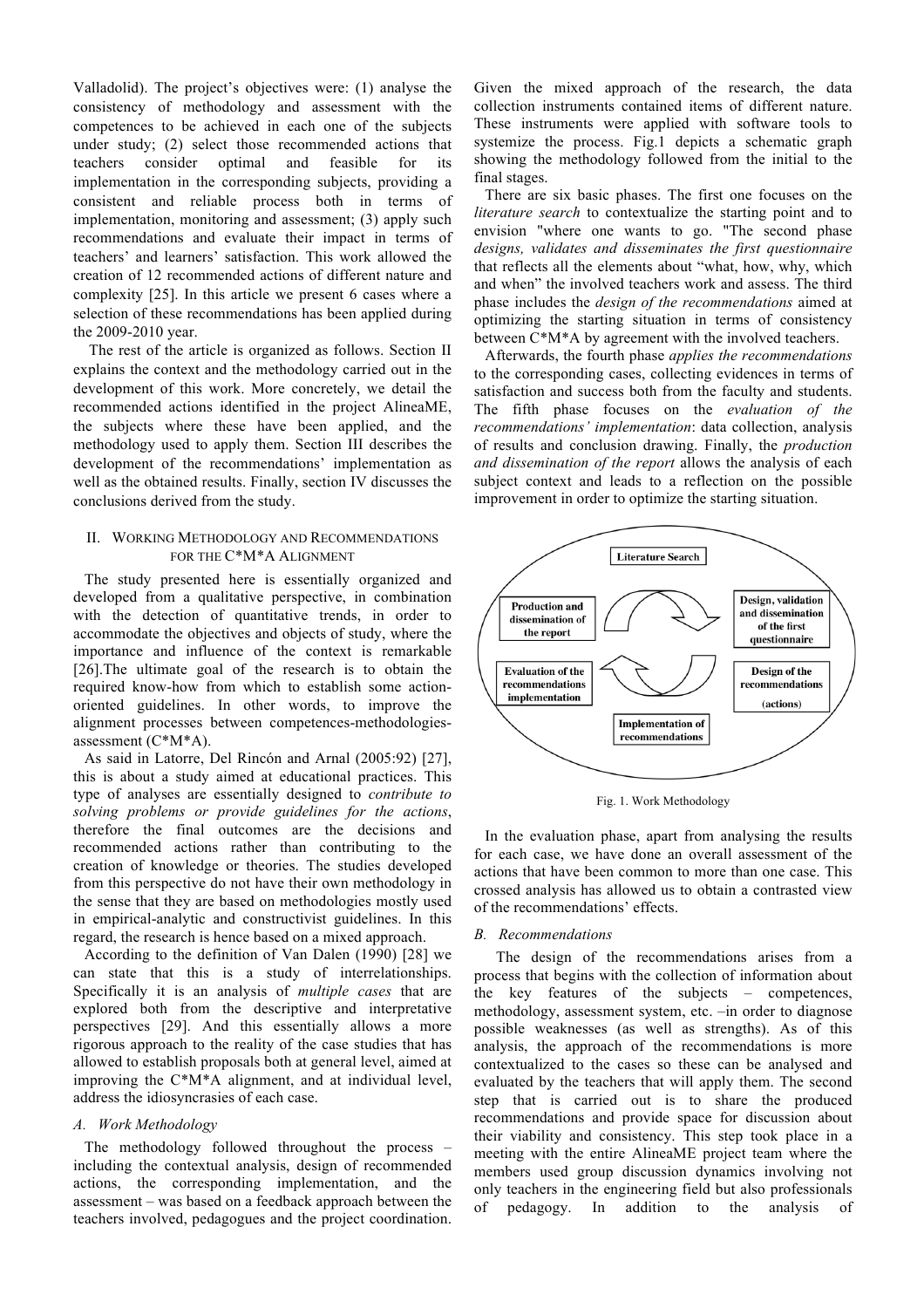recommendations, reflections emerged around how these processes could be carried out, what could be the drawbacks that teachers could face, and also the strengths of each recommendation. Following there is a brief summary of the guidelines or core aspects that are covered by all recommendations.

In general terms, the recommendations can be classified in 3 groups concerning: planning actions that have the greatest impact before the subject starts; planning and development activities that have the greatest impact during the development of the subject; and, finally, assessment actions that can be performed at the beginning, during or at the end of the training process.

1. Regarding the planning actions that have an impact before the course starts:

- a.Compilation of "Best Practices" carried out in the area itself (even in related subjects) that are based on the alignment of C\*M\*A.
- b.Strengthen, promote and establish communication channels with the teaching and research staff responsible of the subjects (especially considering the subjects that require certain competences related to others and vice-versa) to work cooperatively in the planning of competences (level acquisition by subject-course) as well as strategies to foster and evaluate such competences. This recommendation could involve a second action focused on reducing, levelling and distributing competences logically and consistently over the subject or degree (this can be done with "groups" of subjects). This way, the competence levels can be detailed and this actually helps facilitating their management in the design of the syllabuses.
- c. Taking care of terminology. For example, talking about continuous assessment where labs, classroom activities, seminars, etc., have a weight in the evaluation, one should not use the word "exam", which has always stood for unique and final evaluation. It would be more appropriate to call it "test" or "individual practice with an evaluative nature".
- d.Make the C\*M\*A alignment explicit in the syllabus and present it to students so they become aware of "what, how and why "they will work and will be evaluated.

2. As of recommendations that have a major impact during the development of the subject (although they assume a previous planning and organization work):

a. Virtuous Triangle: The student workload is a clear indicator that allows the teacher to see how much they work in alignment (both within and between subjects), so teachers should make an effort to determine the degree-intensity of each competence measuring the work required by an "average" student to carry out the proposed activities. From this point the teacher can regulate and adjust the methodological approach and assessment of each case. Figure 2 shows this "virtuous triangle" where all lines are discontinuous to emphasize the constant feedback and the permeability of the process.

- b.Choosing, as much as possible, the work methodology according to the competence to work, and minimizing the effects of the resource limitations, group size, etc.
- c.Combine different methodological techniques and strategies to make competence training broader so it reaches all students.
- d.Verify that the projects are a substantial part of the C\*M\*A design. This practice is very common on engineering studies and, therefore, it is important to ensure that its approach-design responds consistently to the alignment sought.



Fig. 2. Virtuous triangle.

- 3. And finally, those recommendations that refer to the processes that assess the competences.
	- a.Inquire about the level of competence of the students at the beginning of the subject. This way the teacher collects evidence from the starting point of the group and students become aware of their level of competence.
	- b.Include in the assessment process those transversal competences listed in the syllabuses. To do so, one can design small tools to collect evidence on their evaluation [30-32].
	- c. Design the assessment of the subject as a learning task-process and present it this way to the students.

As observed, within the general framework of the proposed recommendations we find a different depth range, understanding such depth as complexity and viability depending on the subject and its idiosyncratic characteristics. Six subjects have applied a sub-set of these recommendations in the 2009-2010 year. This work focuses on the recommendations 1.d, 2.a, 2.c and 3.a, as these are the most common in the subjects and hence those that allow us to draw crossed conclusions using the results obtained within each subject. In the following section we provide a more explicit detail on the implementation process. Before, we provide some details about the subjects participating in the study.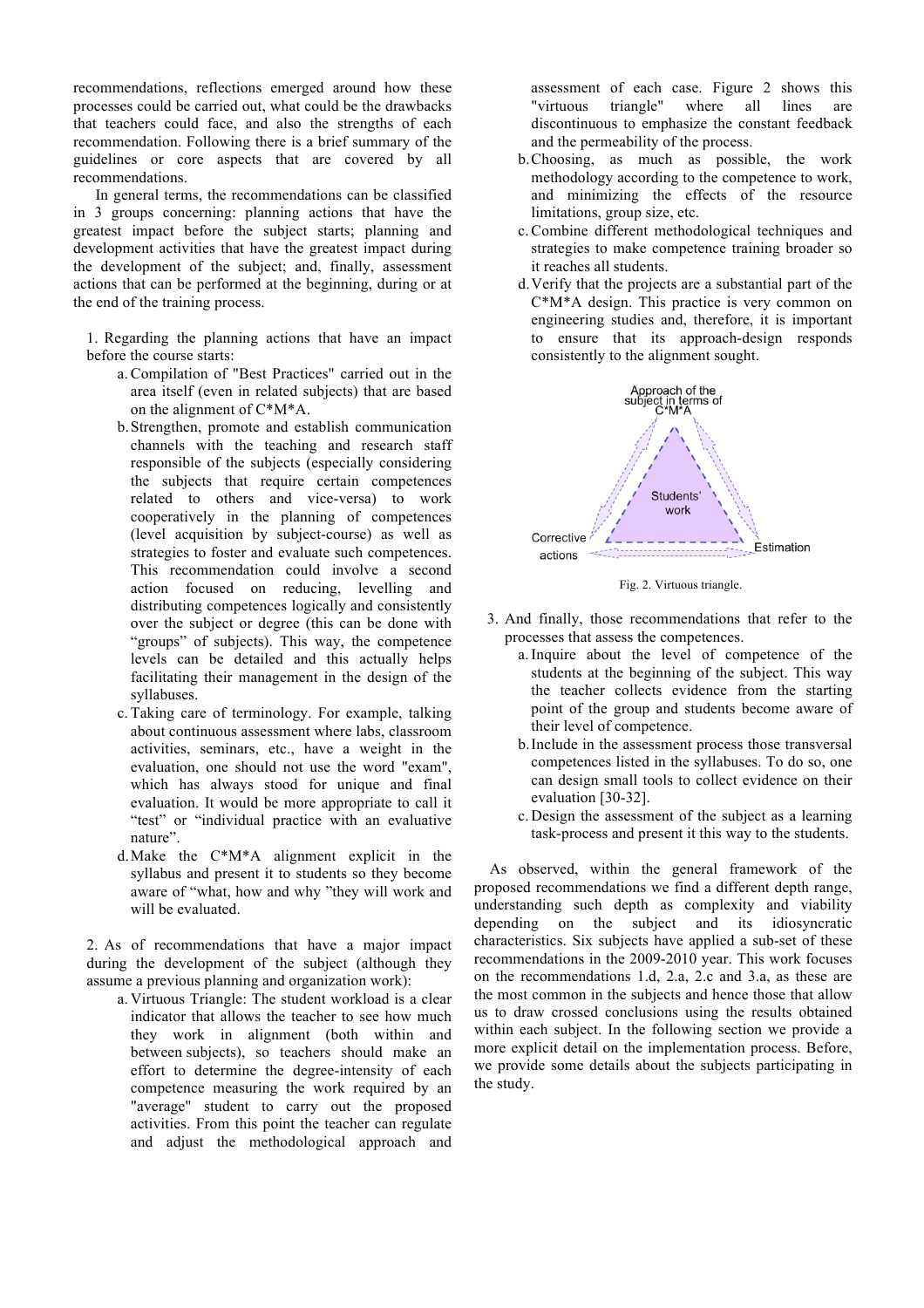# TABLE I DESCRIPTION OF THE INVOLVED SUBJECTS

| <b>Subject</b>                                                          | <b>TelematicsApplica</b><br>tions III (AT-III)                                                                                                                                                                                                                                                                                                                                                                                                                | <b>Telematics</b><br><b>Complements II</b><br>$(CT-II)$                                                                                                                                                                                                                                                                                                                                                                                   | Computer<br><b>Architecture and</b><br><b>Technology II</b><br>$(ETC-II)$                                                                                                                                                                                                                                                                                                | <b>Systems</b><br>Architecture<br>(AS)                                                                                                                                                                                                                                                                           | <b>Web Engineering</b><br>(IWeb)                                                                                                                                                                                                                                                                                                                                  | <b>Telematics</b><br><b>Systems</b> on<br><b>Education and</b><br><b>Medicine (STEM)</b>                                                                                                                                                                                                                                                                                                                                              |
|-------------------------------------------------------------------------|---------------------------------------------------------------------------------------------------------------------------------------------------------------------------------------------------------------------------------------------------------------------------------------------------------------------------------------------------------------------------------------------------------------------------------------------------------------|-------------------------------------------------------------------------------------------------------------------------------------------------------------------------------------------------------------------------------------------------------------------------------------------------------------------------------------------------------------------------------------------------------------------------------------------|--------------------------------------------------------------------------------------------------------------------------------------------------------------------------------------------------------------------------------------------------------------------------------------------------------------------------------------------------------------------------|------------------------------------------------------------------------------------------------------------------------------------------------------------------------------------------------------------------------------------------------------------------------------------------------------------------|-------------------------------------------------------------------------------------------------------------------------------------------------------------------------------------------------------------------------------------------------------------------------------------------------------------------------------------------------------------------|---------------------------------------------------------------------------------------------------------------------------------------------------------------------------------------------------------------------------------------------------------------------------------------------------------------------------------------------------------------------------------------------------------------------------------------|
| Type of<br>subject, year,<br>credits                                    | Quarterly subject, 3rd<br>year, 4,5 ECTS,<br>Compulsory                                                                                                                                                                                                                                                                                                                                                                                                       | Quarterly subject, 5th<br>year, 6LRU credits,<br>Optional                                                                                                                                                                                                                                                                                                                                                                                 | Quarterly subject,<br>1st year, 7.5 LRU<br>credits, Core                                                                                                                                                                                                                                                                                                                 | Quarterly subject,<br>2nd year, 6 ECTS,<br>Compulsory                                                                                                                                                                                                                                                            | Quarterly subject, 4th<br>year, 4.5 LRU credits,<br>Optional                                                                                                                                                                                                                                                                                                      | Master quarterly<br>subject, 5 ECTS<br>(specialization on<br>"Telematics Systems")                                                                                                                                                                                                                                                                                                                                                    |
| Degree where<br>it is taught.<br>University<br>and enrolled<br>students | Telecommunications<br>Engineering-<br>Telematics (Old<br>programme)<br>U. Pompeu Fabra<br>34 students                                                                                                                                                                                                                                                                                                                                                         | Telecommunications<br>Engineering(Old<br>programme)<br>U. de Valladolid<br>23 students                                                                                                                                                                                                                                                                                                                                                    | IT Engineering<br>Specialization on<br>Management (Old<br>programme)<br>U. de Sevilla<br>80 students                                                                                                                                                                                                                                                                     | Degrees on Telematics,<br>Communications<br>Systems and<br>Multimedia systems.<br>U. Carlos III de<br>Madrid<br>40 students                                                                                                                                                                                      | Computer Engineering<br>U. de Cádiz<br>15 students                                                                                                                                                                                                                                                                                                                | TIC Research Master<br>U. de Valladolid<br>12 students                                                                                                                                                                                                                                                                                                                                                                                |
| Concerning<br>the<br>competences<br>to work in the<br>subject           | Specific: design and<br>development of<br>telematics applications<br>with Servlets and JSPs<br>by accessing databases,<br>capacity to recognize<br>and justify the factors<br>involved in the<br>selection of<br>technologies and<br>products for the design<br>and development of<br>Web applications.<br>Transversal: oral and<br>written<br>communication.<br>planning and time<br>management,<br>teamwork, capacity to<br>apply knowledge to<br>practice. | Specific: management<br>of networked<br>information systems,<br>technologies for<br>integrated management<br>of networked<br>information systems:<br>managing Internet,<br>Web-based<br>management.<br>Transversal:<br>reasoning skills,<br>concept relationship.<br>analysis and synthesis.<br>teamwork.<br>organization and<br>planning, oral and<br>written communication<br>in the field of<br>telecommunications<br>and electronics. | Specific: related to the<br>cognitive aspects:<br>knowledge and<br>understanding of the<br>design and use of<br>digital systems. And<br>related to procedural<br>aspects: know-how,<br>design, building and<br>use digital systems.<br>Transversal: capacity<br>for analysis and<br>synthesis, problem<br>solving, teamwork,<br>capacity to apply<br>theory to practice. | Specific: C<br>programming of<br>nontrivial applications,<br>industrial management<br>tools<br>Transversal:<br>Teamwork, self-<br>learning ability.                                                                                                                                                              | Specific: methods,<br>techniques and tools<br>for Web application<br>development,<br>implementation of the<br>complete cycle of a<br>Web application<br><b>Transversal:</b><br>planning and<br>organizational skills,<br>teamwork, motivation<br>for quality and<br>independent learning.                                                                         | <b>Research skills critical</b><br>attitude, writing and<br>communication,<br>innovative proposals.<br>etc. Within the specific<br>context of the<br>intersection in<br>Telematics and the<br>application domains<br>(Education and<br>Medicine).                                                                                                                                                                                     |
| <b>Developed</b><br>activities<br>developed in<br>the subject           | This course combines<br>conducting a project<br>where the students, in<br>groups of three, must<br>design and develop a<br>Web application, with<br>individual activities to<br>resolve short practice<br>assignments and<br>analyse various Web<br>technologies and cases,<br>all in a collaborative<br>manner by use of<br>wikis, glossaries and<br>discussion forums.                                                                                      | The students carried<br>out group activities in<br>the lab aimed at the<br>implementation, in a<br>controlled scenario, of<br>network management<br>applications based on<br>some of the<br>technologies discussed<br>in the first part of the<br>course. Each group<br>was asked to produce a<br>final report and an oral<br>presentation.                                                                                               | Development of 4 team<br>activities applying<br>cooperative learning;<br>each one divided into 4<br>tasks related to<br>planning, assimilation<br>of fundamental<br>concepts, practical<br>implementation and<br>presentation of the<br>work on a poster<br>format. The teacher<br>provides continuous<br>feedback using the<br>electronic group<br>portfolio.           | This subject uses a<br>strategy of active<br>learning with<br>continuous assessment.<br>Each session consists<br>of previous and in-<br>class activities.<br>The first half of the<br>course the practices are<br>conducted in pairs and<br>in the second half<br>working teams of 4 or<br>5 people are created. | During the first part of<br>the course, the students<br>develop a series of<br>works in a wiki-based<br>collaborative<br>environment, focused<br>on learning new<br>methods and<br>development<br>environments, while in<br>the second part of the<br>course the teams<br>develop a Web project<br>at all phases of the<br>cycle life of software<br>engineering. | It is based on case<br>studies and using<br>multiple collaborative<br>techniques. The<br>students analyse real<br>scenarios, related to<br>basic bibliography as<br>well as challenges for<br>R&D&L The<br>evaluation is formative<br>and includes all the<br>generated artefacts as<br>peer review and self-<br>evaluation. The course<br>is based on a Wiki<br>platform and external<br>tools both individual<br>and collaborative. |

## *C. Subjects*

Table I shows the description of the subjects involved in the study, including details relating to the type of subject, the competences posed in each one and the proposed activities.

As seen in the table, the contextual features of the subjects (degree, year, number of students) are varied and represent a sample of the diversity of subjects in IEEE fields (Telematics, IT, Electronics) where we need to work towards the C\*M\*A alignment. In particular, the subjects that take part of the study are core, compulsory and optional subjects, ranging from 1st to 5th year and a Masters course. The number of students enrolled in each course varies from small groups of students (12-15) to large groups (80). The specific competences worked in the subjects depend on their particular specific areas, with a (partial) match in the case of AT-III and iWeb. Differently, there is a greater convergence in the case of transversal subjects. In particular, the most common competences are those related to teamwork, planning and time organization, or written and oral communication.

The characteristics of each subject have been important in the study when choosing the recommended actions to implement in each subject (see section III.A), including the preparation of the activities or works proposed to the students.

The last row of Table I provides the description of these proposed activities, including: the development of application following a project-based learning methodology, the preparation of technical reports, participation in discussions about the selection of appropriate technologies for case studies through asynchronous interaction tools (wikis, forums), oral presentations, lab sessions, analysis of information sources, and review of other students work. Additional details about the proposed works in the subjects can be found in [24].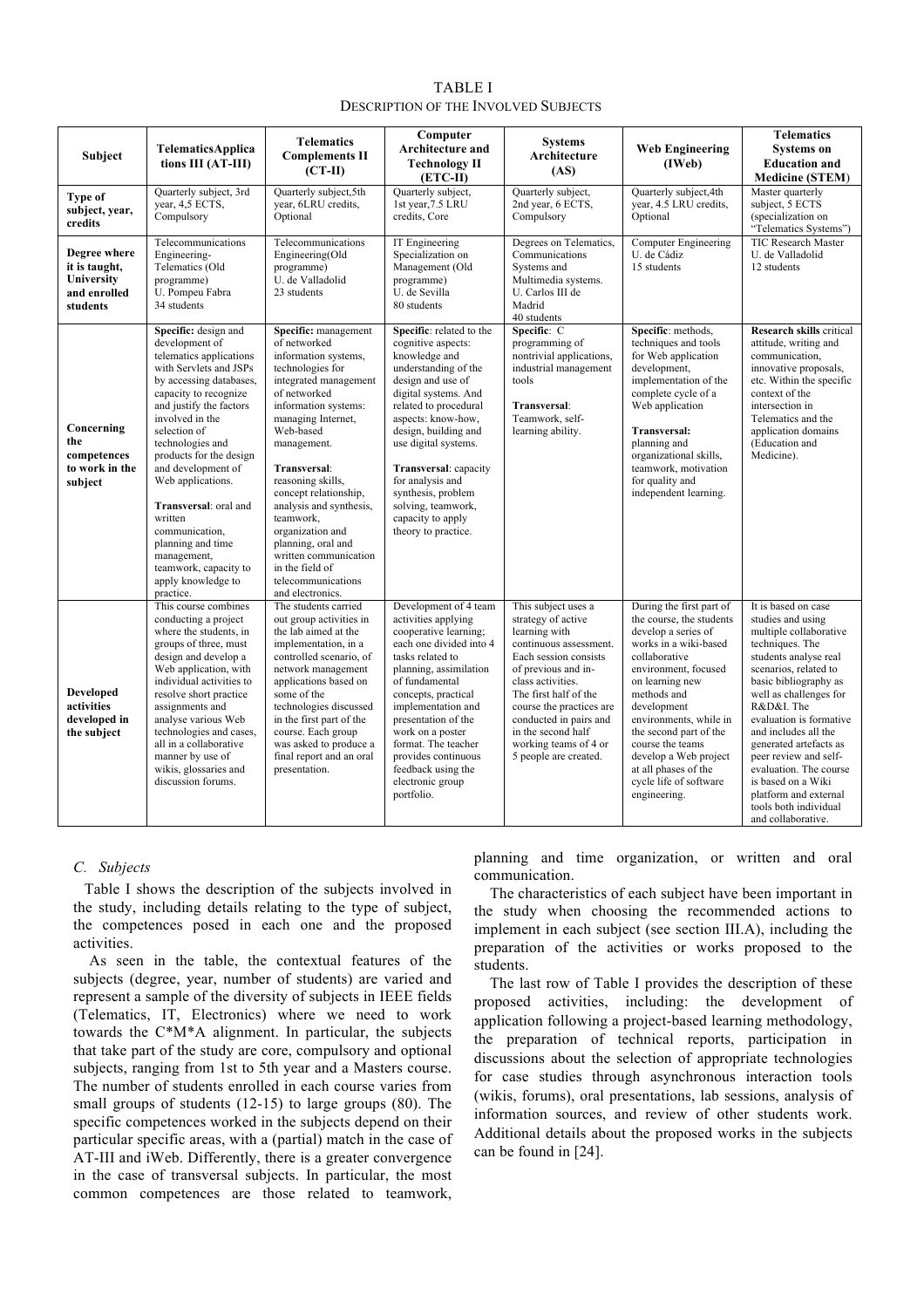## TABLE II OVERVIEW OF THE RECOMMENDATIONS IMPLEMENTATION AND EVALUATION PROCESSES

| <b>Recommendation</b>                                                                                                                                                                                                                                                                                | Implementation                                                                                                                                                                                                                                                                       | <b>Evaluation</b>                                                                                                                                                                                                                  |
|------------------------------------------------------------------------------------------------------------------------------------------------------------------------------------------------------------------------------------------------------------------------------------------------------|--------------------------------------------------------------------------------------------------------------------------------------------------------------------------------------------------------------------------------------------------------------------------------------|------------------------------------------------------------------------------------------------------------------------------------------------------------------------------------------------------------------------------------|
| 1.d Make the C*M*E alignment<br>explicit in the teaching plans and<br>present it to students so they become<br>aware of "what, how and why" they<br>will work and will be evaluated<br>$n = 2$ subjects<br>$(AT-III/ETC-II)$                                                                         | - Include elements in the syllabus that show the<br>C*M*A alignment and make them explicit in the<br>presentation of the plan to the students.                                                                                                                                       | -Ask students about their perception regarding the<br>usefulness of knowing the intentional relationship<br>between the three elements                                                                                             |
| 2.a Virtuous Triangle<br>$n = 4$ subjects<br>(AT-III/ CT-II/ IWeb/ STEM)                                                                                                                                                                                                                             | -Collection of data about the student's dedication<br>in scheduled activities.<br>-All students taking part in the activities.<br>-Per-activity systematization of feedback<br>regarding the dedication                                                                              | - Use instruments either specific for this purpose or by<br>means of the subject global evaluation process.                                                                                                                        |
| 2.c Combine different methodological<br>techniques and strategies to make<br>competence training broader so it<br>reaches all students<br>$n = 4$ subjects<br>(AS/ AT-III/ ETC-II/ STEM)                                                                                                             | -Reflect on which strategies and techniques can<br>better meet the objectives of the subject and the<br>scheduled activities.<br>-Raise several task-instrument/strategy<br>relationships, combining them so as to cover<br>several interpersonal competences or learning<br>styles. | -Ask the students about their own assessment on<br>combining multiple strategies and techniques for the<br>subject evaluation.<br>-The teacher gathers observations and notes about it.                                            |
| 3.a Inquire about the level of<br>competence of the students at the<br>beginning of the subject. In this way<br>the teacher collects evidence from the<br>starting point of the group and<br>students become aware of their level of<br>competence<br>$n = 4$ subjects<br>(AS/ AT-III/ ETC-II/ STEM) | -Introduce to the students the list of competences<br>so they can assess their development level in<br>each case, using rubrics, real examples or<br>professional contexts, etc.                                                                                                     | -Ask questions in the opinion questionnaire at the end of<br>the subject.<br>-Provide students with an open questions questionnaire<br>the last day of the subject.<br>-Gather comments and informal feedback made by<br>students. |

#### III. DEVELOPMENT AND RESULTS

This third section contains the most significant elements of implementation and evaluation of the recommendations, as well as the results obtained. To make it easier to read and given the amount of data collected, the information is again synthesized into tables.

#### *A. Implementation of Recommendations*

As mentioned before, although the implemented recommendations were common to several subjects, the process may have been different given the characteristics of each particular case. This is why Table II shows a summary relating each recommendation with the matching elements during its implementation onto the subjects, together with the evaluation process that was carried out.

Thus, the table reflects the fundamental elements of both the implementation process (instrumentation, resources, timing, etc.) and its evaluation impact. As it is noted, it mainly relates to the perceived satisfaction and usefulness from the students' perspective, complemented with the teachers observations and reviews. Given the nature of the study, and even if the same recommendations are used, the results in the different subjects do not necessarily have to match. Context components and idiosyncrasies of the subjects themselves may prove to be conditioning factors.

#### *B. Results*

Table III outlines the main results for the assessments and observations gathered during the process of implementation of the recommendations in the six subjects. In certain cases one can observe that the particular results differ between subjects. However, overall, the crossed outcomes show some trends indicating that the implemented actions manage to locate the students within the subjects and the corresponding methodological approach and evaluation.

This results into a more (self-)regulated training and a greater involvement of the students.

#### IV. CONCLUSION

The work presented in this paper has been possible thanks to the joint reflection of teachers in the area of Telematics Engineering, Computer Science and Electronics and of pedagogical experts, who have debated, discussed and agreed upon actions to improve the alignment of competences, teaching-learning methodologies and assessment strategies raised in subjects of the engineering fields involved. The generation of recommended actions of diverse nature has allowed each teacher to adopt some of them according to criteria such as relevance, suitability to their context/subject as well as considering the feasibility and the available time vs. required time to implement the recommendation.

Among the instruments provided to collect evidence on the impact of the implementation of recommendations from the learner's perspective (especially in terms of satisfaction), different lessons learnt arise depending on the recommendation made. In the case of recommendations that focus on making explicit the perception of the C\*M\*A alignment and comparing the previous competence levels to those acquired during the subject, the results indicate that these actions allow students to locate themselves within the subject, to understand the methodological approaches as well as to evaluate their own progress and reflect on important aspects of the competences addressed. On the other hand, actively estimating the students' workload in order to identify corrective actions in the C\*M\*A approach results in providing a positive impact on the actual planning of courses and overall onto students. Finally, in the subjects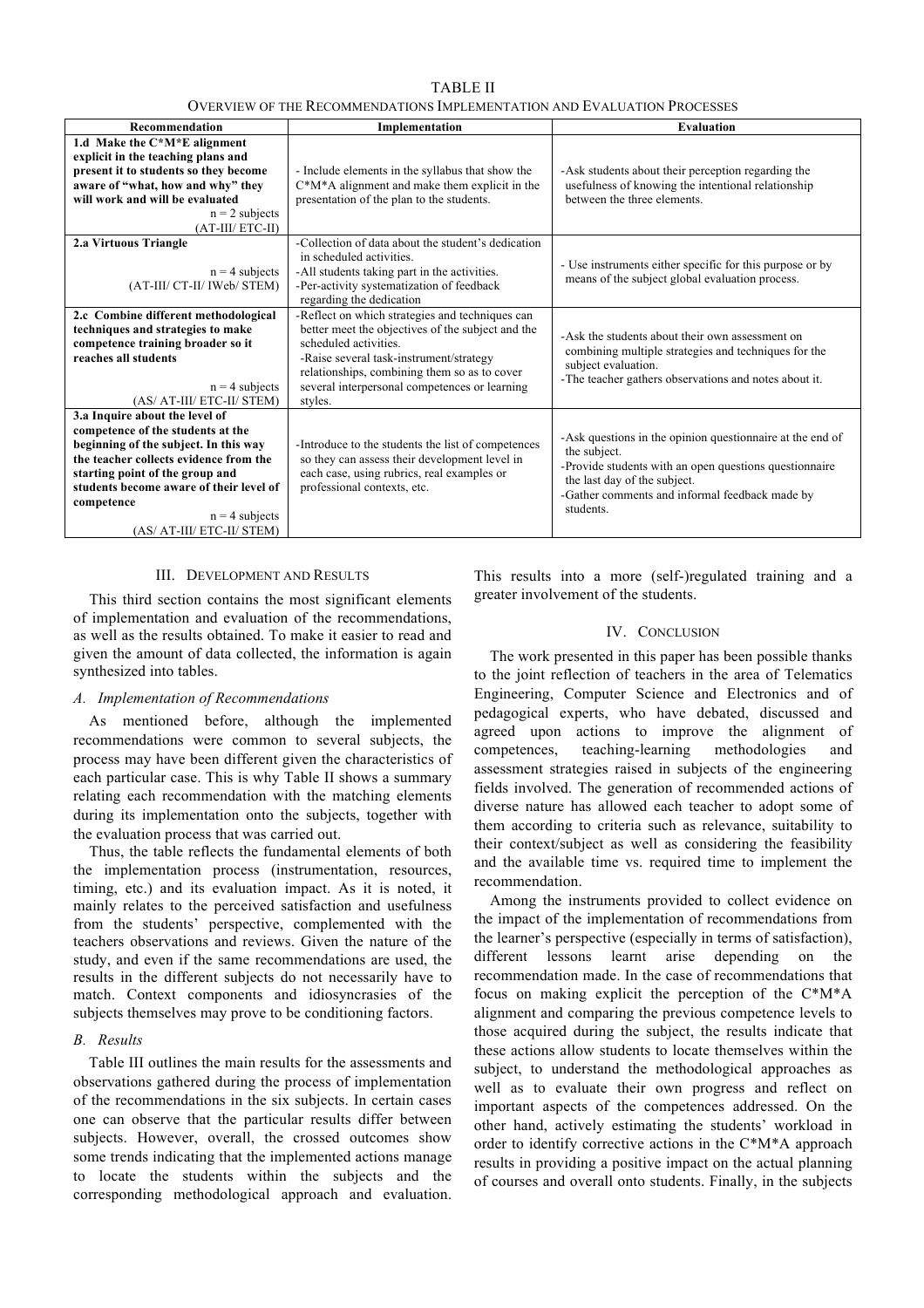# TABLE III CROSSED AND PER-SUBJECT RESULTS OF THE RECOMMENDATIONS IMPLEMENTATION

| Recommendation                                                                                                                                                                                                                                                                                             | <b>Crossed Results</b>                                                                                                                                                                                                                                                                                                                                                                                                                                                                                      | Per-subject results                                                                                                                                                                                                                                                                                                                                                                                                                                                                                                                                                                                                                                                                                                                                                                                                                                                                                                                                                                                                                                                                                                                                                                                                                                                                                                                                                                                          |
|------------------------------------------------------------------------------------------------------------------------------------------------------------------------------------------------------------------------------------------------------------------------------------------------------------|-------------------------------------------------------------------------------------------------------------------------------------------------------------------------------------------------------------------------------------------------------------------------------------------------------------------------------------------------------------------------------------------------------------------------------------------------------------------------------------------------------------|--------------------------------------------------------------------------------------------------------------------------------------------------------------------------------------------------------------------------------------------------------------------------------------------------------------------------------------------------------------------------------------------------------------------------------------------------------------------------------------------------------------------------------------------------------------------------------------------------------------------------------------------------------------------------------------------------------------------------------------------------------------------------------------------------------------------------------------------------------------------------------------------------------------------------------------------------------------------------------------------------------------------------------------------------------------------------------------------------------------------------------------------------------------------------------------------------------------------------------------------------------------------------------------------------------------------------------------------------------------------------------------------------------------|
| 1.d Make the C*M*A<br>alignment explicit in the<br>teaching plans and present it<br>to students so they become<br>aware of "what, how and<br>why" they will work and<br>will be evaluated<br>$n = 2$ subjects<br>$(AT-III/ETC-II)$                                                                         | -At the end of course the general<br>feeling is that students have<br>perceived a better "rationale" of<br>the proposed activities.                                                                                                                                                                                                                                                                                                                                                                         | -Comments like the following one are observed in several cases: "The teaching<br>plan has been quite helpful to understand the approach of the subject, to better<br>organize the works and projects and the time dedicated to them." [AT-III]<br>-After the development of the subject, the teacher appreciates the recommendation<br>observing that students are more focused on the teaching-learning process. [ETC-<br>Ш                                                                                                                                                                                                                                                                                                                                                                                                                                                                                                                                                                                                                                                                                                                                                                                                                                                                                                                                                                                 |
| 2.a Virtuous Triangle<br>$n = 4$ subjects<br>(AT-III/ CT-II/ IWeb/ STEM)                                                                                                                                                                                                                                   | -It facilitates and encourages<br>student self-regulation in terms of<br>dedication, not only in the subject<br>concerned, but also reverts on<br>remaining subjects.<br>-The feedback allows corrections<br>(teacher estimation-real student<br>dedication) so as to improve the<br>development of the subject.<br>-A positive impact on the<br>competences of task planning and<br>in study time organization<br>(making explicit the intention to<br>continue working this in future<br>subjects-years). | -The students suggest that the analysis of time/dedication is helpful for other<br>courses or subjects, but not so much for the on-going one. One student stated that<br>there should be a transversal subject to learn how to make these estimates and<br>assess competencies in a subject that includes working on a project<br>(planning/organization). [IWeb]<br>-Measuring the workload has helped the students to better organize their working<br>time within the subject. [CT-II]<br>-The teacher has noticed that the regulations regarding the dedication time have led<br>to an increase in the quality of the works and projects carried out by students<br>compared to previous years. [AT-III]<br>-The fact of knowing the average load of the working group is considered useful or<br>very useful to students. [CT-II]<br>-83% of students who responded to the evaluation questionnaire claim to have<br>perceived some improvement (understanding this as rebalancing) in terms of the<br>workload of the course. Also, 66.7% said that it was helpful to better manage their<br>time. [STEM]                                                                                                                                                                                                                                                                                              |
| 2.c Combine different<br>methodological techniques<br>and strategies to make<br>competence training<br>broader so it reaches all<br>students<br>$n = 4$ subjects<br>(AS/ AT-III/ ETC-II/ STEM)                                                                                                             | -Increase of the student's<br>involvement and greater<br>motivation towards the proposed<br>activities.<br>-The teachers can evaluate the<br>potential and constraints of each<br>competence training technique.<br>-Risk of feeling a greater workload<br>as the number of techniques to<br>collect learning evidences<br>increases.                                                                                                                                                                       | -Teacher satisfaction with the result obtained from the combination of<br>methodology and evaluation techniques applied. [AT-III]<br>-About 70% of students who completed the questionnaire provided positive<br>comments on this regard (especially because of the motivational component that<br>this new way of working represents). Occasionally, comments regarding the<br>inability of spending all the time they should were also collected. [AT-III]<br>-The students state to be more involved in the subject and that they have learned to<br>coordinate with the teammates after getting used to the new way of working.<br>$[ETC-II]$<br>-The teacher assessments through observations and data from student performance<br>are positive. [STEM]<br>-Working using a variety of techniques/strategies allows to value the strengths and<br>weaknesses of each one of them, especially those related to team-work. [AS]                                                                                                                                                                                                                                                                                                                                                                                                                                                                           |
| 3.a Inquire about the level of<br>competence of the students<br>at the beginning of the<br>subject. In this way the<br>teacher collects evidence<br>from the starting point of<br>the group and students<br>become aware of their level<br>of competence<br>$n = 4$ subjects<br>(AS/ AT-III/ ETC-II/ STEM) | -It is useful to inquire about their<br>competence at different points<br>along the course in order to locate<br>themselves in the right scope,<br>assess their progress and reflect<br>on important aspects of the<br>competences covered                                                                                                                                                                                                                                                                  | -The teacher considers that a high percentage of students do not understand what<br>competences really mean and, in most cases, they sound distant to them. In any<br>case, making them aware of what they know before and after results satisfactory in<br>most cases. [ETC-II]<br>-83% of students bring positive comments in this regard emphasizing motivation<br>and reflection on their progress throughout the subject. [AT-III]<br>-The repetition of self-assessment of competences in three stages along the subject<br>is considered as the most valuable. The teacher used the last session to discuss<br>some of the "hard" competences as those relating to "multidisciplinary" work, the<br>"critical sense" or "societal and ethical implications". [STEM]<br>- The students agree that "The fact of reflecting at this level makes it clear what to<br>be expected from us and the potential progress made on the basis of each one of<br>the objectives established in the subject." [AS]<br>$\mathbf{D}_{\text{a}}$ $\mathbf{D}_{\text{b}}$ $\mathbf{D}_{\text{b}}$ $\mathbf{D}_{\text{b}}$ $\mathbf{C}_{\text{a}}$ $\mathbf{C}_{\text{b}}$ $\mathbf{D}_{\text{b}}$ $\mathbf{D}_{\text{b}}$ $\mathbf{D}_{\text{b}}$ $\mathbf{D}_{\text{b}}$ $\mathbf{D}_{\text{b}}$ $\mathbf{D}_{\text{b}}$ $\mathbf{D}_{\text{b}}$ $\mathbf{D}_{\text{b}}$ $\mathbf{D}_{\text{b}}$ $\mathbf{D}_{\text{b$ |

under study we can see that the actions regarding the combination of different methodological techniques have a positive effect on the motivation and involvement of the students.

#### V. ACKNOWLEDGEMENTS

The recommendations that have been implemented in these subjects are the result of the work of the entire team shaped to develop the project for Studies and Analysis funded by the Spanish Ministry of Education "AlienaME, Competence Development in ICT Engineering Degrees: Aligning Teaching and Learning Methodologies with Assessment" (EA2009-0072): A. Barrera, E. Martí, M. Martínez (U. Autònoma de Barcelona), G. Rodríguez (U. de Cádiz), C. Delgado, A. Pardo (U. Carlos III de Madrid), A. Díaz, Xavier Binefa, V. Daza, A. Frangi, C. Martín, E. Peig, G. Piella, P. Santos (U. Pompeu Fabra), L. Vicent (U.

Ramon Llull), R. García (U. de Sevilla), B. Rubia, E. Villasclaras (U. de Valladolid). Eduard Bonada has edited the English version of this paper. To all of them, thanks for their involvement and dedication.

#### **REFERENCES**

- [1] A. Navío,"Propuestas conceptuales en torno a la Competencia Profesional,"*Revista de Educación*, no. 337, pp 213-234, 2005.
- [2] P. Sánchez, J. Gairín. "Planificar la formación en el Espacio Europeo de Educación Superior*,"ICE de la Universidad Complutense de Madrid*, Madrid , 2008.
- [3] SENA, "Metodología para la elaboración de normas de competencia laboral,"*Bogotá: Dirección de Empleo*.
- [4] V. Moreno, J. Bellalta, J. Infante, G. Piella, A. Frangi,"El perfil del estudiantado recién llegado a la Ingeniería telecomunicación e Informática,"*Proceedings of II Jornadas Internacionales UPM sobre Innovación Educativa y Convergencia Europea 2008*. December 9- 11 Madrid Madrid, 2008 Available inhttp://www.usquidesup.upf.edu/sites/default/files/publicaciones/Co m.CIU-CIOIE\_08-09.pdf
- [5] V. Moreno, A. Frangi, B. Bellalta, G. Piella, J. Infante. "El Curso de Introducción a la Universidad como a estrategia organizativa para acercar a los estudiantes de nueva incorporación a la Esuela Superior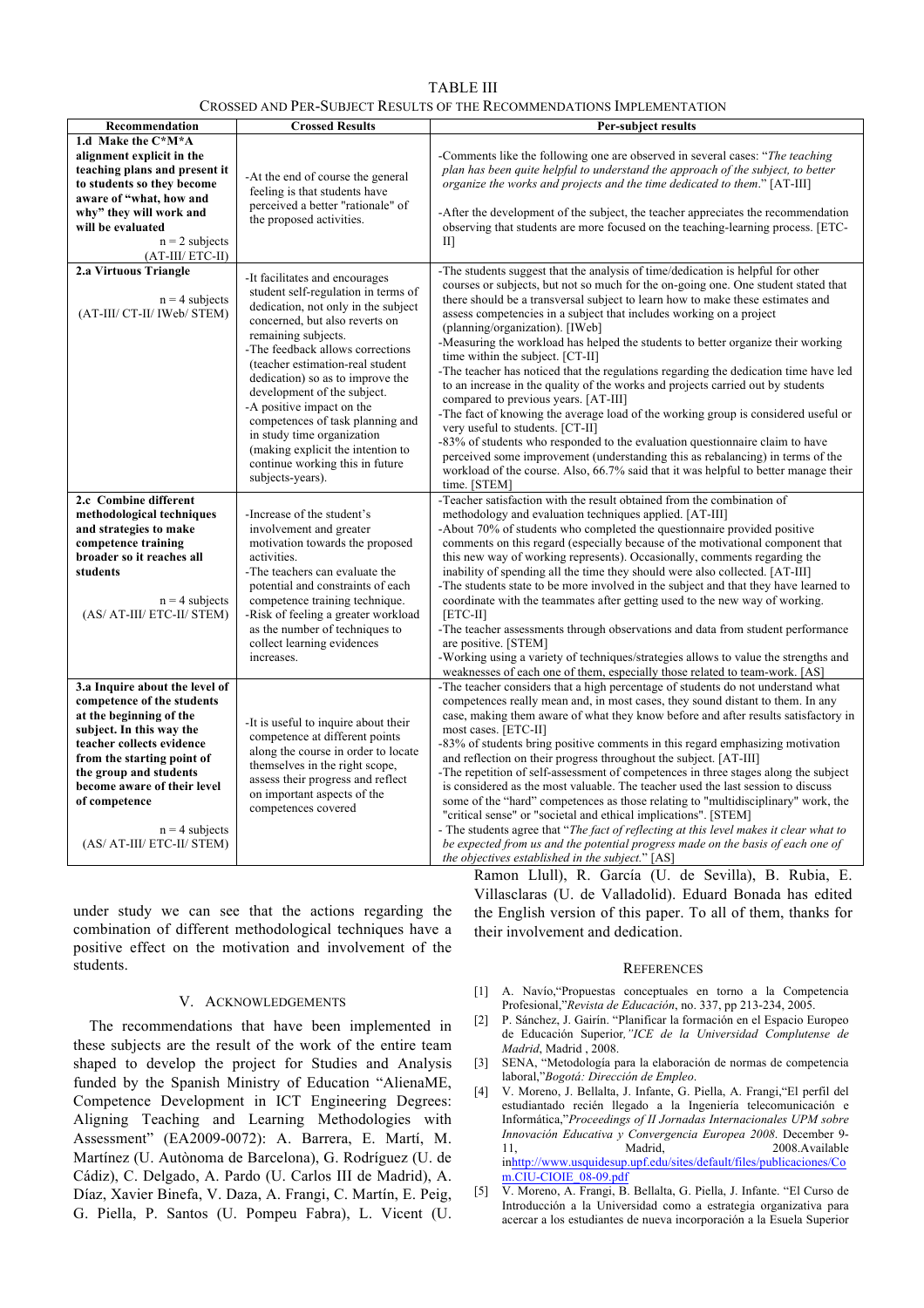Politécnica,"*Proceedings of X Congreso Interuniversitario de Organización de las Instituciones Educativas. Desember* 11-13, Barcelona, 2008. Available in http://www.usquidesup.upf.edu/sites/ default/files/publicaciones/ Com.CIU-CIOIE\_08-09.pdf

[6] V. Moreno, A. Frangi, B. Bellalta, G. Piella, J. Infante,"Evaluación del Curso de Introducción a la Universidad,"*Proceedings ofII Jornadas Internacionales UPM sobre Innovación Educativa y Convergencia Europea 2008.*December 9-11, Madrid, 2008. Available inhttp://www.usquidesup.upf.edu/sites/default/files/publicaciones/Co

m.CIU-INECE\_08-09.pdf

- [7] D. Hernández-Leo, V. Moreno, Y. Dimitriadis, J.I. Asensio, "Hacia la alineación entre Competencias-Metodología-Evaluación en asignaturas de Ingeniería Telemática,"*Proceedings ofJornadas de Innovación Educativa en Ingeniería Telemática*,"Valladolid, September 30, 2008. Availableinhttp://www.usquidesup.upf.edu/sites/default/files/ publicaciones/alineame-2010-jie.pdf
- [8] V. Moreno, D. Hernández-Leo, "Evaluación de la Estructura Modular en la Escuela Superior Politécnica. Primera Aproximación," *Proceedings ofII Jornadas de Id-TIC 2009*. 21- 22 de Abril, Madrid. Available in http://www.usquidesup.upf.edu/sites/default/ files/publicaciones/idhttp://www.usquidesup.upf.edu/sites/default/ TIC\_2009.pdf
- *[9]* V. Moreno, D. Hernández-Leo. "Creación de materiales con soporte Web para la mejora de la función docente en la Escuela Superior Politécnica - Universidad Pompeu Fabra,"*Quaderns Digitals, vol. 63, 2010.*
- [10] I.M. Jorrín, B. Rubia, V. García Pérez, "Bersatide: Una herramienta web para generar diseños educativos basados en los principios del CSCL," *Proceedings of Jornadas Universitarias de Tecnología Educativa*, Santiago de Compostela, July 2006.
- [11] A. Martínez, C. Hernández, C.E. Vivaracho, A. Simón, G. Arranz, M. Martínez. "Introducción de metodologías activas en la enseñanza de la informática: Experiencia del Grupo Greidi". *Proceedings of XII Jornadas sobre la Enseñanza Universitaria de la Informática,* 347 – 354, Bilbao, July 2006.
- [12] R. García. "Usando IMS-LD para diseñar escenarios pedagógicos en Ingeniería Informática,"*Proceedings of European Conference LAMS*, Cádiz, June 2008.
- [13] R. Hernandez, A. Pardo, C. Delgado Kloos. "Creating and Deploying Effective eLearning Experiences Using LRN". *IEEE Transactions on Education*, 50(4):345-351, November 2007.
- [14] D. Hernández-Leo, E.D. Villasclaras, I.M. Jorrín Abellán, J.I. Asensio Pérez, Y. Dimitriadis, I. Ruiz Requies, B.Rubia. "Collage, a Collaborative Learning Design Editor Based on Patterns Special Issue on Learning Design,"*Educational Technology & Society*, 9(1):58-71, 2006.
- [15] D. Hernández-Leo, J.I. Asensio Pérez, Y. Dimitriadis. "Collaborative learning strategies and scenario-based activities for understanding network protocols", Proceedings of 36th ASEE/IEEE Frontiers in Education Conference, S2F, FIE, 19-24, San Diego, CA, October 2006.
- [16] D. Hernández-Leo, M.L. Bote Lorenzo, J.I. Asensio Pérez, E. Gómez Sánchez, E.D. Villasclaras Fernández, I.M. Jorrín Abellán, Y. Dimitriadis.**"**Free- and Open Source Software for a Course on network Management: Authoring and Enactment of Scripts based on Collaborative Learning Strategies." *IEEE Transactions Education,* 50(4):292-301, 2007.
- [17] A. Martínez, E. Gómez, Y. Dimitriadis, I.M. Jorrín, B. Rubia, G. Vega. "Multiple Case Studies to Enhance Project-Based Learning in a Computer Architecture Course, " *IEEE Transactions Education*, 48(3):482-489, 2005.
- [18] F. Miralles, C. Guillamón. "ABP y metodologías activas para el desarrollo de competencias: Satisfacción de los estudiantes y mejora continua. El caso de Ingeniería de Telecomunicación en la<br>UPF,"Proceedings of IV Congreso Internacional Docencia UPF,"*Proceedings ofIV Congreso Internacional Docencia Universitaria e Innovación (CIDUI)*, Barcelona, 5-8 July, 2006.
- [19] E. Martí, D. Gil, M. Vivet, C. Julià. "Balance de cuatro años de experiencia en la implantación de la metodología de Aprendizaje Basado en Proyectos en la asignatura de Gráficos por Computador en Ingeniería Informática,"*Proceedings of VIII Jornadas de Innovación Universitaria*, Madrid, September 2008.
- [20] P. Muñoz, C. Delgado, C., "A software player for providing hints in problem-based learning according to a new specification," *Computer Applications in Engineering Education*, 17(3):272–284, 2009.
- [21] D. Boud, N. Falchikov. "Rethinking assessment in higher education," *Routledge*, London, 2007.
- [22] S. Bloxham, P. Boyd. "Developing effective assessment in higher education. A Practical Guide," Open University Press, London, 2007.
- [23] S. Brown, A. Glaser,"Evaluar en la Universidad. Problemas y nuevos enfoques."*Nancea*, Madrid, 2003.
- [24] D. Hernández-Leo, V. Moreno, A. Díaz. "Memoria completa del proyecto AlineaME: Desarrollo de competencias en los grados TIC: Alineación de metodologías de enseñanza-aprendizaje con la evaluación*,"Programa de Estudios y Análisis 2009. Ministerio de Ciencia e Innovación (EA2009/0072)*. Available in: http://82.223.210.121/mec/ayudas/repositorio/20100928143305Mem oriaFinalEA2009-0072.pdf
- [25] D. Hernández-Leo, V. Moreno. "Recomendaciones, problemáticas y otras reflexiones sobre la alineación entre competencias, metodología y evaluación". *Report of the project AlineaME*.Available inhttp://www.usquidesup.upf.edu/sites/default/files/AlineaME-Informe-resultado-reunion-enero2010.pdf
- [26] A. Salgado Levano,"Investigación cualitativa: diseños, evaluación del rigor metodológico y retos". *liber*., 2007, vol.13, no.13, p.71-78, 2007.
- [27] A. Latorre, D. Del Rincon, J. Arnal. "Bases metodológicas de la investigación educativa", *Ediciones Experiencia*, Madrid, 2005.
- [28] D. B. Van Dalen. "Manual de técnica de la investigación educacional*"*.*Paidós*, México, 1990.
- [29] R. Bisquerra. "Metodología de la investigación educativa*", La Muralla*, Madrid,2004.
- [30] M. A. Sicilia, "How Should Transversal Competence Be Introduced In Computing Education", *Inroads SIGCSE Bulletin*, 41(4):95-98, 2009.
- [31] M.C. Romero. "Una experiencia combinando AC y otras herramientas de aprendizaje en Estructura y Tecnología de Computadores,"*Proceedings of IX Jornada sobre Aprendizaje Cooperativo (JAC09) y la II Jornada sobre Innovación en la Docencia (JID09)*, Universidad de Almería, España, 8-10 July 2009.
- [32] M.C. Romero. "A case study: role-playing and cooperative learning in digital systems, "*Proceedings of ENMA Education 2009 International Conference*, Bilbao, España, 17-19 June 2009.



**Davinia Hernández-Leo** received the M.S. and the Ph.D. degrees in Telecommunications Engineering from the University of Valladolid. Her research interests include the application of technologies and telematics in Education, mainly focusing on Computer-Supported Collaborative Learning. She has several research awards and more than 50 publications on this

field. She has been an assistant (non-PhD) professor at the Universidad de Valladolid, and she is currently an assistant (PhD) professor at the Universitat Pompeu Fabra, where she also coordinates the Teaching Quality and Innovation Support Unit of the Polytechnic School. Davinia has received awards for her teaching and has participated and coordinated several Higher Education teaching innovation projects.



**Verónica Moreno Oliver** holds a degree on Pedagogy from the Universitat Autónoma de Barcelona, where she worked for four years supporting the "Pilot Plan for adaptation to the European Higher Education Area" in the degree of Pedagogy. She received the *Master Oficial de Investigación en Educación* (UAB) with a final master thesis about a methodological proposal for the definition of a professional profile for superior education, concretely an IT engineer. She is currently working on

her PhD thesis focused on the analysis and intervention about the alignment between the competence training, strategy methodology and the assessment system in the university system. Since 2008, she is a part of the Teaching Quality and Innovation Support Unit of the Polytechnic School of the Uiniversitat Pompeu Fabra.



**Juan Manuel Dodero** holds a PhD in Computer Science from the UC3M. His research interests focus on web engineering, with special dedication to their applications for computer-assisted learning, areas where he has published several papers. He has worked as R & D Engineer, as UC3M professor and is currently an associate professor at the Universidad de Cádiz. He participated, coordinated and evaluated various teaching

innovation projects in the field of Engineering Education. He is also a founding member of the Spanish chapter of the ACM SIGCSE.